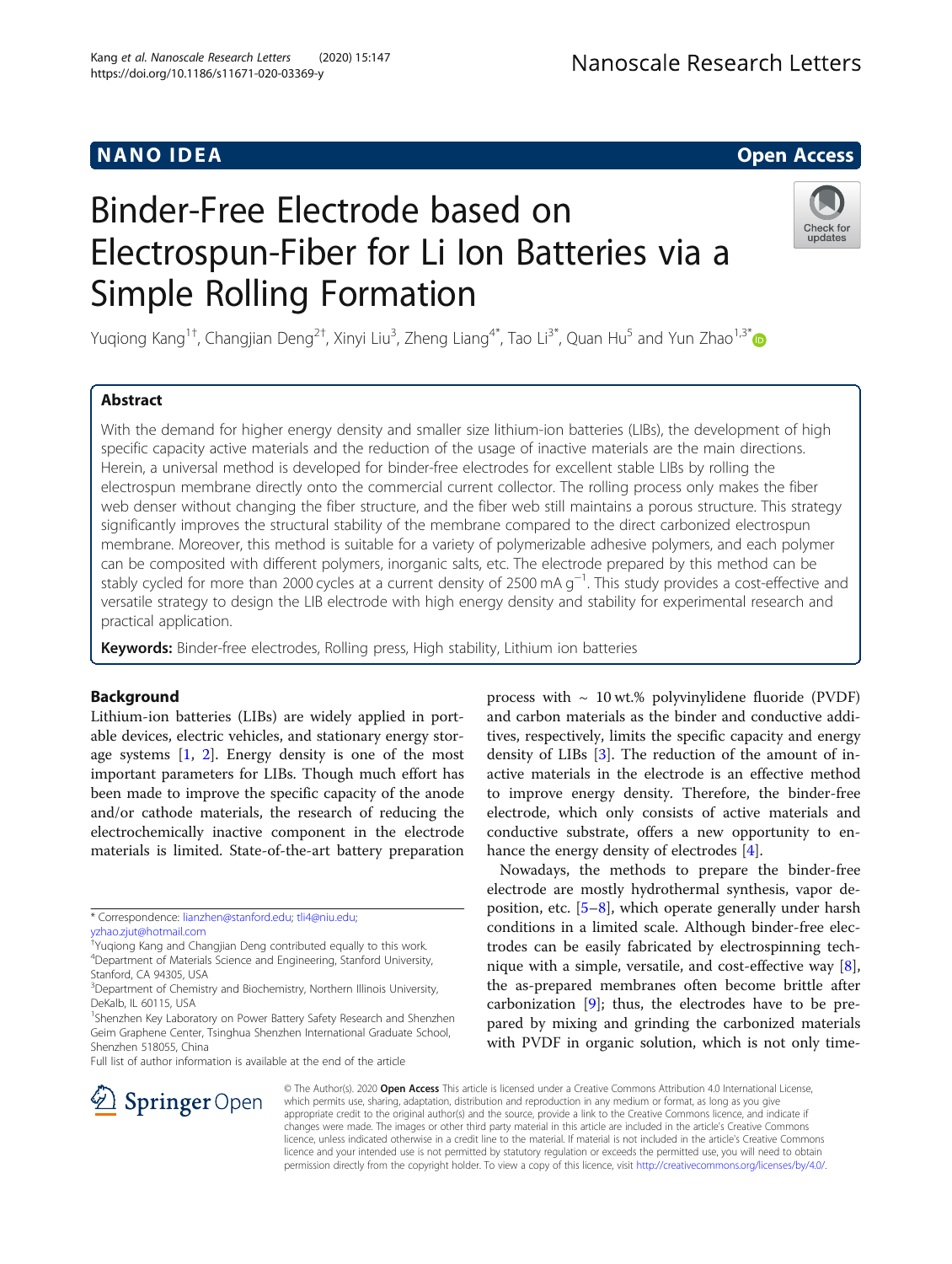consuming but also inefficient. The grinding process could lead to the decrease of particle size, the increase of surface area, and the exposure of active materials to the electrolyte, all of which will result in poor electrochemical performance [\[10](#page-4-0)]. Therefore, it is extremely important to design the stable electrospun membrane for advanced binder-free electrodes.

Here, a universal method is developed for binder-free electrodes for stable LIBs by rolling the electrospun membrane directly onto the commercial current collector. The porous structure of the fiber network can be maintained after the rolling process. This method significantly improves the structural stability of the membrane compared to the direct carbonized membrane. The power and energy density of the active materials can be significantly enhanced by the unique binder-free process. Besides, a variety of polymerizable adhesive polymers can be used as the electrospun membrane sources for this study, and inorganic salts or particles can be added into the polymers to fabricate high performance electrodes. The electrode prepared by this method can be stably cycled for more than 2000 cycles at a current density of 2500 mA  $g^{-1}$ .

#### Presentation of the Hypothesis

Binder-free electrode is promising for lithium ion batteries with high energy density. A universal rolling press method is developed for binder-free electrodes for stable LIBs by rolling the electrospun membrane directly onto the commercial current collector. The porous structure of the fiber network can be maintained after the rolling process. This method improves the structural stability of the membrane compared to the direct carbonized membrane (Fig. 1).

#### Testing the Hypothesis Fabrication of Fiber Membranes

The coaxial electrospinning needles were purchased from Changsha Nanoapparatus China. The core-shell

fiber membranes were obtained by extruding 10 wt.% polyacrylonitrile (PAN) and 8 wt.% polymethyl methacrylate (PMMA) in dimethylformamide (DMF) from outer and inner capillary, respectively. The flow rates of PAN and PMMA solutions were 0.54 and 0.27 mL  $h^{-1}$ , respectively. A cylindrical roller covered with copper foil was placed vertically below the needle with a distance of about 11 cm to collect the fibers. The voltage was controlled at 14 kV. The obtained material was labeled as PMMA@PAN and PMMA@PAN@Cu after thermal treatment without and with Cu foil, respectively. The obtained membrane was firstly pressed by rolling press, then oxidized in air at 280 °C for 2 h with a heating rate of 5 °C min<sup>-1</sup>. Afterwards, it was moved to a tube furnace and carbonized at 650 °C for 2 h under flowing  $N_2$ . The oxides@PMMA@PAN and oxides@PMMA@PAN@Cu were fabricated by the samemethod, where the inner solution of inorganic salts and PMMA and outer solution of PAN in DMF were extruded simultaneously.

#### Membrane Characterization

The morphology of the binder-free electrodes was characterized by scanning electron microscopy (SEM, Hitachi, SU-8010). The crystalline structure of the membranes was examined by X-ray diffraction (XRD, SmartLab, Rigaku) and Raman spectroscopy (Horiba, HR-800). XRD was tested with the  $2\theta$  between  $5^{\circ}$  and  $80^{\circ}$ under Cu Kα source (wavelength = 1.5406 Å). Raman spectroscopy was tested with an incident laser power of 100 mW from 1000 to 2000 cm<sup>-1</sup>.

#### Electrochemical Characterization

The electrochemical performance was evaluated using coin cells with fiber membrane discs as working electrode and lithium foil as the counter electrode. The electrolyte contained 1 mol L<sup>-1</sup> LiPF<sub>6</sub> in a mixture of ethylene carbonate (EC) and dimethyl carbonate (DMC)  $(v/v = 1:1)$ . The galvanostatic discharge-charge cycling

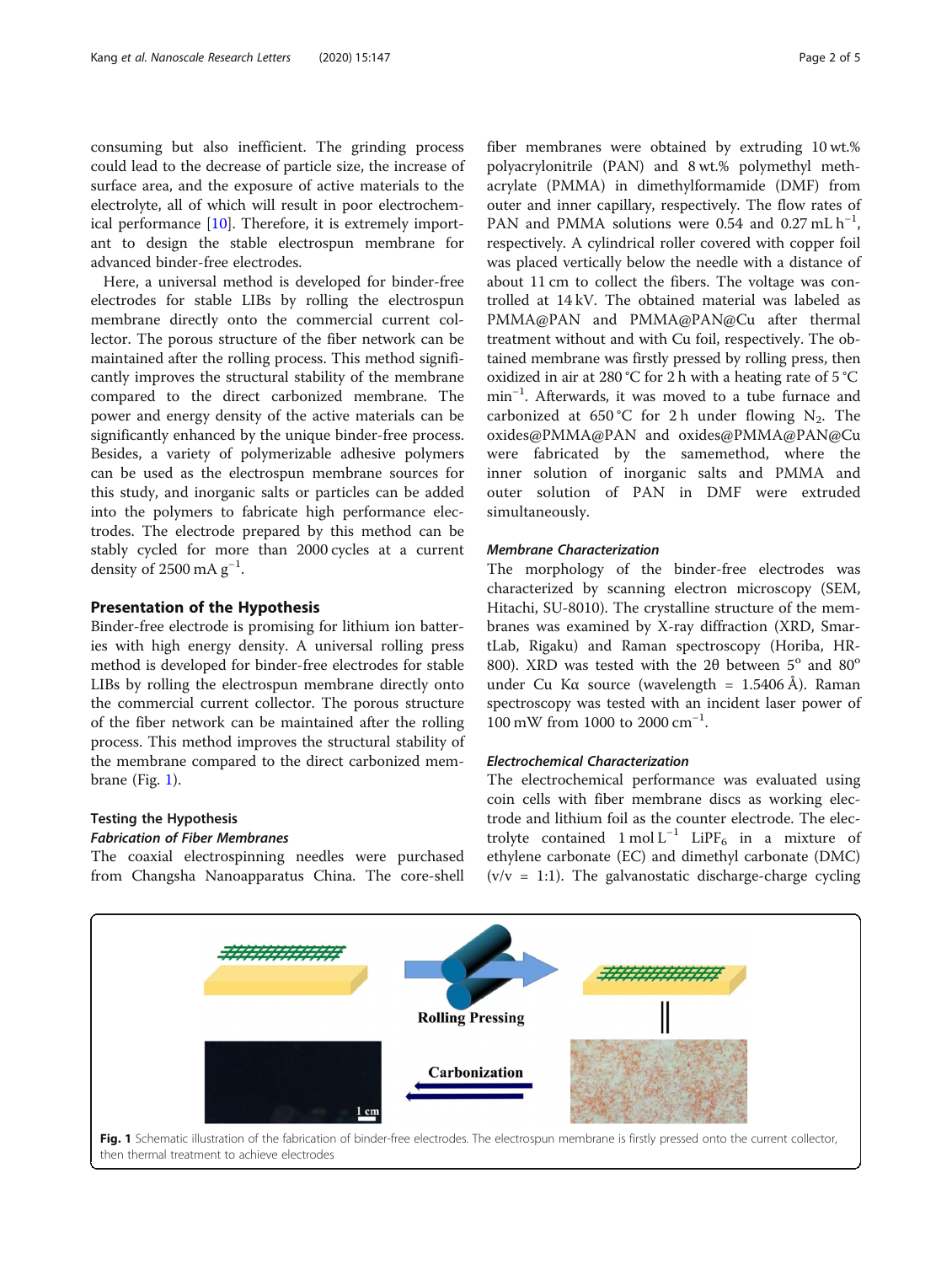<span id="page-2-0"></span>

was examined in Land system (CT2001A, BTRBTS) in the voltage range of 0.01–3 V, and the current densities are set at  $250 \text{ mA} \text{ g}^{-1}$  in the first 5 cycles for activation and gradually increased to 2500 mA  $g^{-1}$  in the following cycles.

#### Implications of the Hypothesis

Pressing process is just the physical combination of electrospun membrane and Cu foil. When pressing, the solvent-containing electrospun fibers are similar to the binder and adhere strongly to the current collector. The pressing process did not damage the porous structure of the materials (Fig. 2). After carbonized, the Cu foil will form a strong connection with the polymer. It is worth noting that this method is suitable for a variety of electrospun fibers, and here, three representative materials are demonstrated, namely, pure polymer (Fig. 2a),

polymeric composite (Fig. 2b), and inorganic and polymeric composite (Fig. 2c).

PMMA@PAN membrane is selected as the example for the stability study of the carbonized membrane because the PAN membrane has relatively good film formation, while PMMA@PAN and oxides@PMMA@PAN membranes have poor stability and similar structures. As can be seen in Fig.  $3a$ , PMMA@PAN membrane becomes brittle after carbonization, and cracks can be obviously observed. In contrast, the PMMA@PAN@Cu is very smooth with no cracks (Fig. 3b). This method enables the high-quality binder-free electrodes in largescale production (about  $5 \text{ cm} \times 10 \text{ cm}$ ) in the laboratory. To further demonstrate the structural stability of materials, the PMMA@PAN and PMMA@PAN@Cu are placed in ethanol solution for ultrasonic treatment for 30 min to test the strength of the membrane. It shows

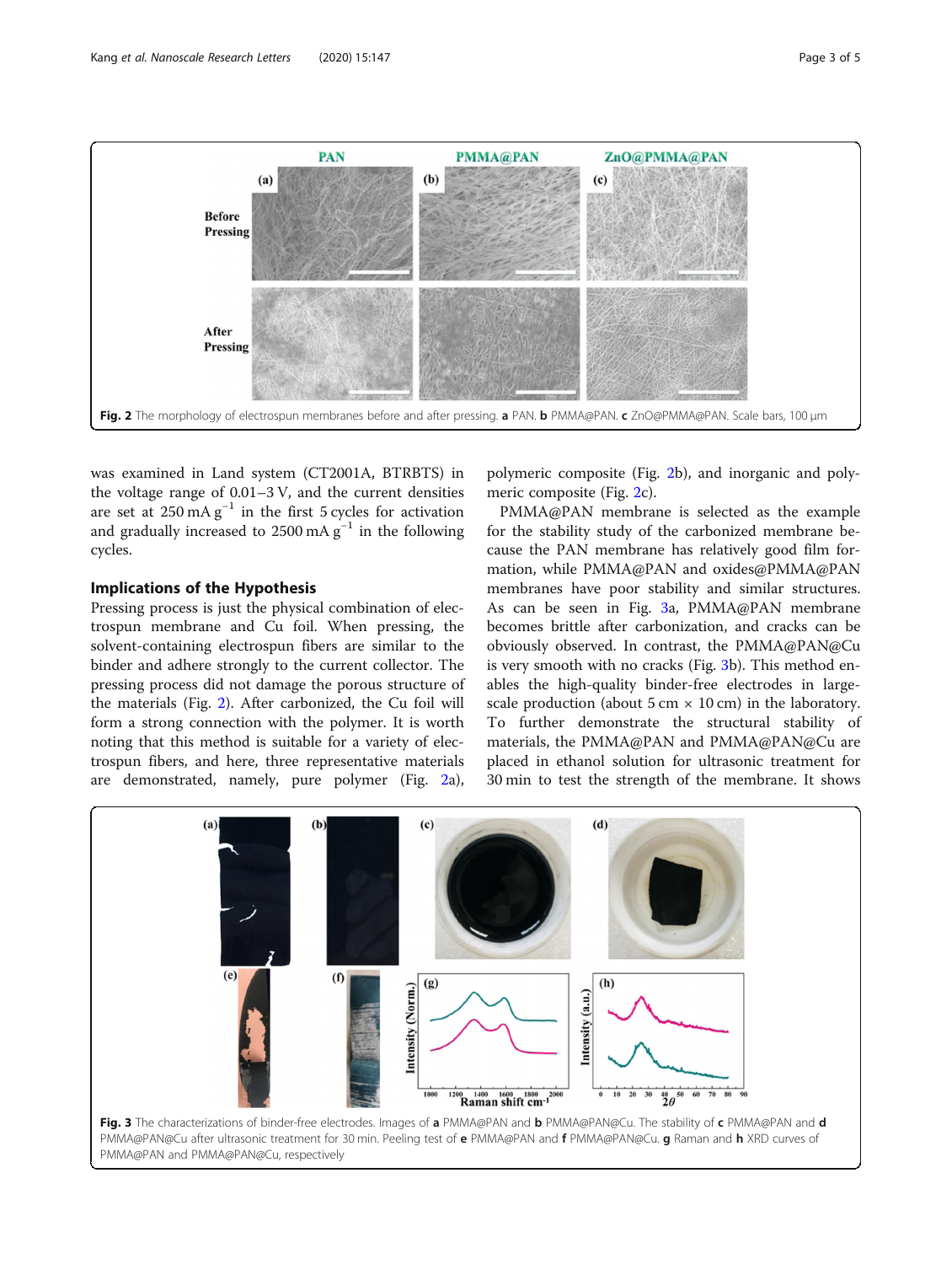<span id="page-3-0"></span>that PMMA@PAN starts to break at the beginning of the treatment and is completely destroyed and dispersed in ethanol after about 5 min, whereas the PMMA@- PAN@Cu remains intact after 30 min where there are no visible cracks (Fig. [3](#page-2-0)c, b). Moreover, PMMA@PAN powder is ball-milled and coated onto the Cu foil with PVDF as binder to test the adhesion as shown in Fig. [3e](#page-2-0). PMMA@PAN is easily aggregated during milling process. In addition, the surface of the fabricated electrode is quite rough, and the active materials can be entirely peeled. However, a large amount of PMMA@- PAN@Cu material smoothly remains on the Cu foil after the same testing process (Fig. [3](#page-2-0)e, f). The ultrasonic treatment and adhesion test clearly demonstrate that the carbon material of the PMMA@PAN@Cu has a strong adhesion to the Cu foil [[11\]](#page-4-0).

The crystal structure of PMMA@PAN and PMMA@- PAN@Cu is characterized by Raman spectroscopy and

XRD to observe the differences after pressing the polymer fibers onto the Cu foil (Fig. [3](#page-2-0) g, h). The first peak of Raman spectra at about 1350 cm−<sup>1</sup> and the second at 1590 cm−<sup>1</sup> corresponds to the D band of defect-induced mode and the G-band of  $E_{2g}$  graphitic mode, respectively [[12\]](#page-4-0). The intensity ratios between the D and G band indicating the disorder degree of carbon materials. It shows the same value of 1.2 demonstrating the negligible impact after pressing the polymer fibers onto the Cu foil. Moreover, the disorder feature may be caused by the PMMA, which leads to the uneven carbonization of PAN and brittle property of the material. PMMA@PAN and PMMA@PAN@Cu have similar XRD pattern where both show strong diffraction peaks of 2θ value at 25.0° . This featured peak is corresponding to layers of the graphite structure [\[13](#page-4-0)]. In short, the carbonization process of the electrospun membrane has not changed after being composited with Cu foil.